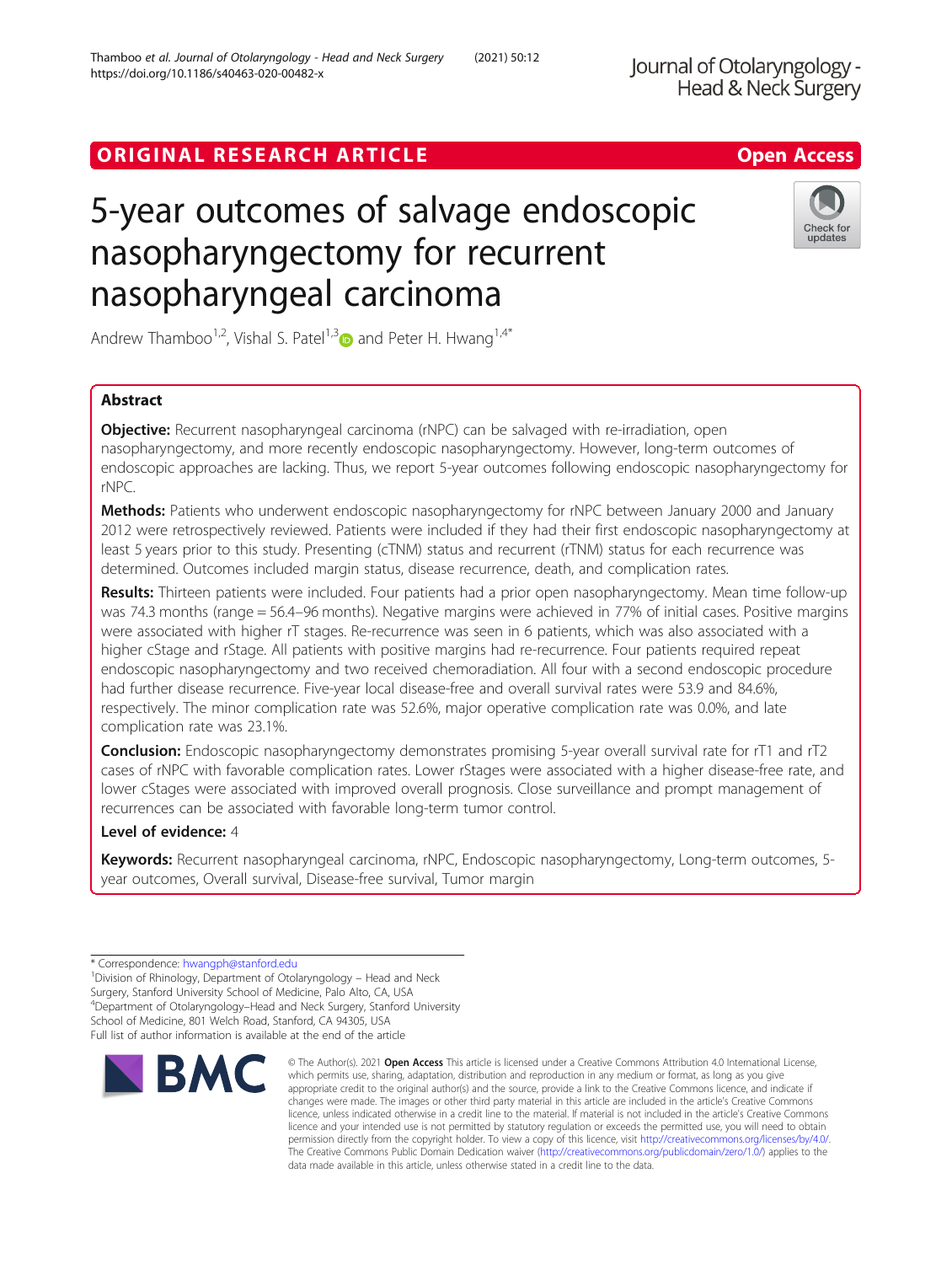Surgical management of local, recurrent nasopharyngeal carcinoma (rNPC) has gained favor as a treatment alternative to re-irradiation. Traditional surgical options such as trans-palatal, trans-infratemporal fossa, trans-cervical, mid-face degloving, and maxillary swing approaches have been associated with 5-year overall survival (OS) ranging from [3](#page-8-0)0 to 62%, favorable to reirradiation  $[1-3]$  $[1-3]$ . However such surgical techniques have been associated with a high degree of morbidity such as palatal defects, trismus, dysphagia, and nasal regurgitation  $[1, 3, 4]$  $[1, 3, 4]$  $[1, 3, 4]$  $[1, 3, 4]$  $[1, 3, 4]$  $[1, 3, 4]$ .

A surgical approach that is gaining popularity for rNPC is the endoscopic nasopharyngectomy. With improved trans-nasal visualization provided by endoscopes, along with advances in endonasal instrumentation and a better understanding of endoscopic sinonasal anatomy, a number of sinonasal malignancies can now be managed endoscopically, including rNPC. For lower staged rNPC, this approach can potentially allow for similar outcomes as open nasopharyngectomy while limiting the morbidity associated with open surgical techniques. Based on a recent systematic review [\[5](#page-8-0)], the early survival outcomes of endoscopic nasopharyngectomy are quite favorable. There are six studies that report a 2-year OS of 59.4 to 100% [[5](#page-8-0)–[10](#page-8-0)], of which one was previously reported from our institution. However, given that endoscopic nasopharyngectomy is a relatively new approach, published long term outcomes are lacking, with only two studies from southern China and Malaysia that has reported 5 year OS of 78.1 and 50%, respectively  $[11, 12]$  $[11, 12]$  $[11, 12]$  $[11, 12]$  $[11, 12]$ . We now update our previously reported series with 5-year outcomes following endoscopic nasopharyngectomy for rNPC in North America.

# Methods

Approval was first obtained from the Stanford University Institutional Review Board (IRB). The Stanford Translational Research Integrated Database Environment (STRI DE), a standards-based informatics platform developed at Stanford that supports clinical and translational research, was utilized to collect a list of eligible patients [[13\]](#page-8-0). We retrospectively reviewed all adult patients ( $\geq$ 18 years) with rNPC undergoing salvage endoscopic nasopharyngectomy at Stanford Medical Center from January 2000 to January 2012. Patients were included if they had their first endoscopic nasopharyngectomy at least 5 years prior to this study. The surgical approach is well described in our original study [[6\]](#page-8-0). Patients with regional neck metastasis underwent concurrent neck dissection. Any additional adjuvant therapy following surgical management was also recorded. Postoperatively, patients underwent endoscopic surveillance every 1 to 2 months in the first 2 years and then every 3 to 6 months thereafter. Any suspicious lesions were

biopsied. Patients also had yearly PET-CT or MRI scans to assess for local recurrence and distant metastasis.

In addition to the information obtained from the original study  $[6]$  $[6]$ , to better characterize our cohort, the presenting TNM (cTNM) and recurrent TNM  $(r_nTNM)$ status at each recurrence, along with their correlating presenting stage (cStage) and recurrent stage  $(r_nStage)$ were determined according to the 8th edition of the American Joint Committee on Cancer (AJCC) TNM classifications and stage groups. The World Health Organization (WHO) pathologic classification of NPC was also determined for each patient. Although most patients' first recurrence after their initial radiation ± chemotherapy treatment was salvaged with an endoscopic nasopharyngectomy, a few patients presented to us with a 2nd recurrence after having had their first recurrence treated in the past with an open nasopharyngectomy. These patients who presented with recurrence after prior open nasopharyngectomy were offered an endoscopic procedure. As the goal of this study was to track disease recurrence after endoscopic surgery, we defined the recurrence status of patients prior to their first endoscopic nasopharyngectomy as  $r_0TNM$  and  $r_0Stage$ . Subsequent recurrence after the first endoscopic nasopharyngectomy was deemed the "first recurrence,"  $(r_1TNM$  and  $r_1Stage$ ). Recurrence after a second nasopharyngectomy, if performed in applicable patients, was deemed the "second recurrence,"  $(r_2TNM$  and  $r_2Stage$ ). All endoscopic procedures were performed with the intention to cure and improve overall survival. Surgery was offered to patients if the surgical team believed the tumor could be completely and safely resected.

Additional attention to the location of each recurrence and subsequent treatment (surgery and/or adjuvant therapy) are also reported. We report on the 5-year diseasefree rate, overall-survival rate, and complications experienced by patients in this time frame. Minor complications were defined as crusting, epistaxis, purulence, pharyngitis, sinusitis, xerostomia, otitis media with effusion (OME), and eustachian tube dysfunction. Major operative complications were defined as carotid injury, cranial nerve injury, CSF leak, and velopharyngeal insufficiency. In addition, late complications due to comprehensive treatment were recorded including osteoradionecrosis (ORN), carotid rupture, temporal lobe necrosis, cranial neuropathy, dysphagia requiring a feeding tube, or trismus.

# Results

## Patient characteristics and presenting status

Twenty-five patients with recurrent, localized nasopharyngeal carcinoma were treated with endoscopic nasopharyngectomy; however only 13 patients met eligibility for 5-year follow-up. Patient characteristics are detailed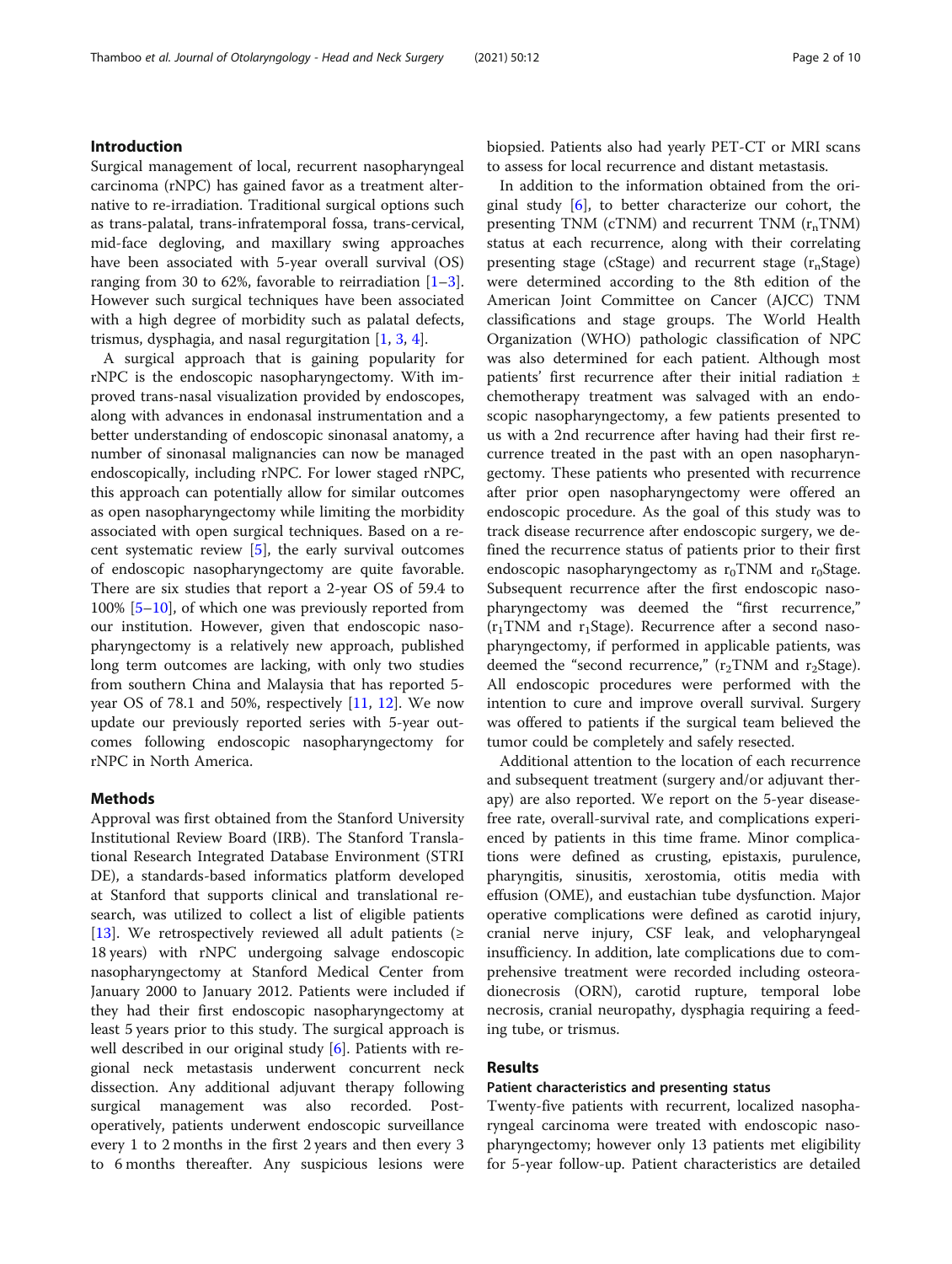in Table 1. Two patients had follow-up less than 5 years because of death prior to this time-point, but had their first endoscopic surgery at least 5 years prior to this study. Time of presenting diagnosis prior to their first endoscopic nasopharyngectomy averaged 50.5 months (range = 4.2–168 months). Initial radiation treatment for patients' nasopharyngeal carcinoma averaged 68.6 Gy to the nasopharyngeal region and in 6 patients, an additional average dose of 57.6 Gy to the neck. Seven patients (54%) received adjuvant chemotherapy. Four patients had a prior open nasopharyngectomy before referred for an endoscopic procedure. Of these patients, timing of their open procedure averaged 76.2 months (range = 36.4–145 months) prior to their first endoscopic nasopharyngectomy.

# Recurrence status  $(r_0)$  prior to endoscopic nasopharyngectomy

Recurrent TNM status and correlating  $r_0$ Stages prior to endoscopic nasopharyngectomy are described in Table [2](#page-3-0). The majority of patients (61.5%) were  $r_0T1$ . Among the

Table 1 Patient characteristics

13 initial endoscopic nasopharyngectomies, negative margins were seen in 10 patients (77%). Positive margins were seen in patients P1, P4, and P10 at the fossa of Rosenmuller, parapharyngeal space, and oropharynx, respectively. The  $r_0T$  status for each of these patients were  $r_0T2$ ,  $r_0T2$ , and  $r_0T1$ , respectively. Adjunctive radiation boosts were performed via CyberKnife SRT (12 Gy) for patients P1 and P4 and via IMRT (60 Gy) for P10 (for positive margins). In addition brachytherapy was delivered for P12 as decided by tumor board prior to surgery.

First recurrence  $(r_1)$  after endoscopic nasopharyngectomy Six patients (P1, P2, P4, P8, P10, P11) had a recurrence despite initial endoscopic nasopharyngectomy. All six patients had a cStage of 2 or greater and five (83%) had an  $r_0$ Stage of 2 or greater. However, in regards to local T staging, only 1 (17%) had cT status of T3 or greater and 2 (33%) had a  $r_0T$  of T3 or greater. Also, of all patients with  $r_0$ Stage 2 and  $r_0$ Stage 3, 100% had a second recurrence. All three patients with previous positive margins

| Patient<br>#   | Age at<br>surgery /<br>Gender | <b>Ethnicity</b>    | <b>cTNM</b>   | cStage WHO              | class <sup>d</sup> | Time of<br>diagnosis <sup>a</sup> | Initial treatment                                                        | Open<br>procedure /<br>Timeb | Follow-up <sup>c</sup><br>(months) |
|----------------|-------------------------------|---------------------|---------------|-------------------------|--------------------|-----------------------------------|--------------------------------------------------------------------------|------------------------------|------------------------------------|
| P1             | 61.9/M                        | Caucasian T2N2M0    |               | Stage                   | $\mathbb{H}$       | 24.4                              | 60 Gy to nasopharynx                                                     | No                           | 56.4                               |
| P <sub>2</sub> | 50.3 / M                      | Taiwanese T1N2M0    |               | Stage<br>ζ              | Ш                  | 48.5                              | 70 Gy to nasopharynx, 50 Gy to neck<br>+ chemo (5-FU, cisplatin)         | <b>No</b>                    | 57.2                               |
| P <sub>3</sub> | 45.8 / M                      | Chinese             | T1N0M0        | Stage                   | $\mathbb{I}$       | 36.2                              | IMRT (70 Gy to nasopharynx, 54 Gy to<br>neck)                            | No                           | 70.7                               |
| <b>P4</b>      | 60.4 / F                      | Japanese            | T2N1M0        | Stage<br>2              | $\mathbb{I}$       | 54.2                              | IMRT (70 Gy) + Chemo (cisplatin, 5-FU) Yes / 36.7                        |                              | 70.5                               |
| P <sub>5</sub> | 60.4 / M                      | African<br>American | T1N0M0        | Stage                   | $\mathbb{H}$       | 5.2                               | IMRT (70 Gy to nasopharynx, 54 Gy to<br>neck)                            | No                           | 94.9                               |
| P6             | 80.8 / F                      | Chinese             | T1N0M0        | Stage                   | $\mathbb{H}$       | 13.1                              | <b>IMRT (70 Gy)</b>                                                      | <b>No</b>                    | 93.6                               |
| P7             | 34.9 / F                      | Taiwanese T3N1M0    |               | Stage<br>ζ              | $\mathbb{I}$       | 24.8                              | IMRT (70 Gy) + Chemo (cisplatin, 5-FU, No<br>bevacizumab)                |                              | 89.1                               |
| P8             | 70.5 / M                      | Taiwanese T3N0M0    |               | Stage<br>3              | $\mathbb{H}$       | 168                               | External beam radiation                                                  | Yes / 86.8                   | 96                                 |
| P <sub>9</sub> | 63.8 / M                      | Filipino            | T1N1M0        | Stage<br>$\mathcal{P}$  | $\mathbb{H}$       | 24.0                              | IMRT (66.6 Gy to nasopharynx, 59.4 Gy<br>to $neck$ ) + Chemo (cisplatin) | - No                         | 86                                 |
| P10            | 69.9 / M                      | Filipino            | T1N1M0        | Stage<br>$\mathfrak{D}$ | $\mathbb{I}$       | 13.0                              | IMRT (70 Gy to nasopharynx, 56.4 Gy<br>to neck)                          | <b>No</b>                    | 67.2                               |
| P11            | 42.5 / M                      | Chinese             | T1N3M0        | Stage<br>4a             | Ш                  | 84.7                              | 70 Gy to nasopharynx, 72 Gy to neck<br>+ Chemo (5-FU, cisplatin)         | Yes / 36.4                   | 60.6                               |
| P12            | 45.5 / M                      | Chinese             | <b>T1N2M0</b> | Stage<br>Β              | Ш                  | 4.2                               | IMRT (70 Gy) + Chemo (5-FU, cisplatin) No                                |                              | 82.2                               |
| P13            | 44.6 / F                      | Chinese             | T1N2M0        | Stage<br>3              |                    | 156                               | Radiation + Chemo                                                        | Yes / 145                    | 78.2                               |

<sup>a</sup> Time of diagnosis" of the presenting nasopharyngeal carcinoma is denoted by the number of months the diagnosis was made prior to the first endoscopic nasopharyngectomy

b"Time" of open nasopharyngectomy is denoted by the number of months the procedure was performed prior to the first endoscopic nasopharyngectomy<br>""Follow un" is calculated as the number of months of patient follow up after <sup>c</sup>"Follow-up" is calculated as the number of months of patient follow-up after the first endoscopic nasopharyngectomy

 $d$ Tumor classifications: I = keratinizing, II = non-keratinizing, III = undifferentiated, non-keratinizing, associated with EBV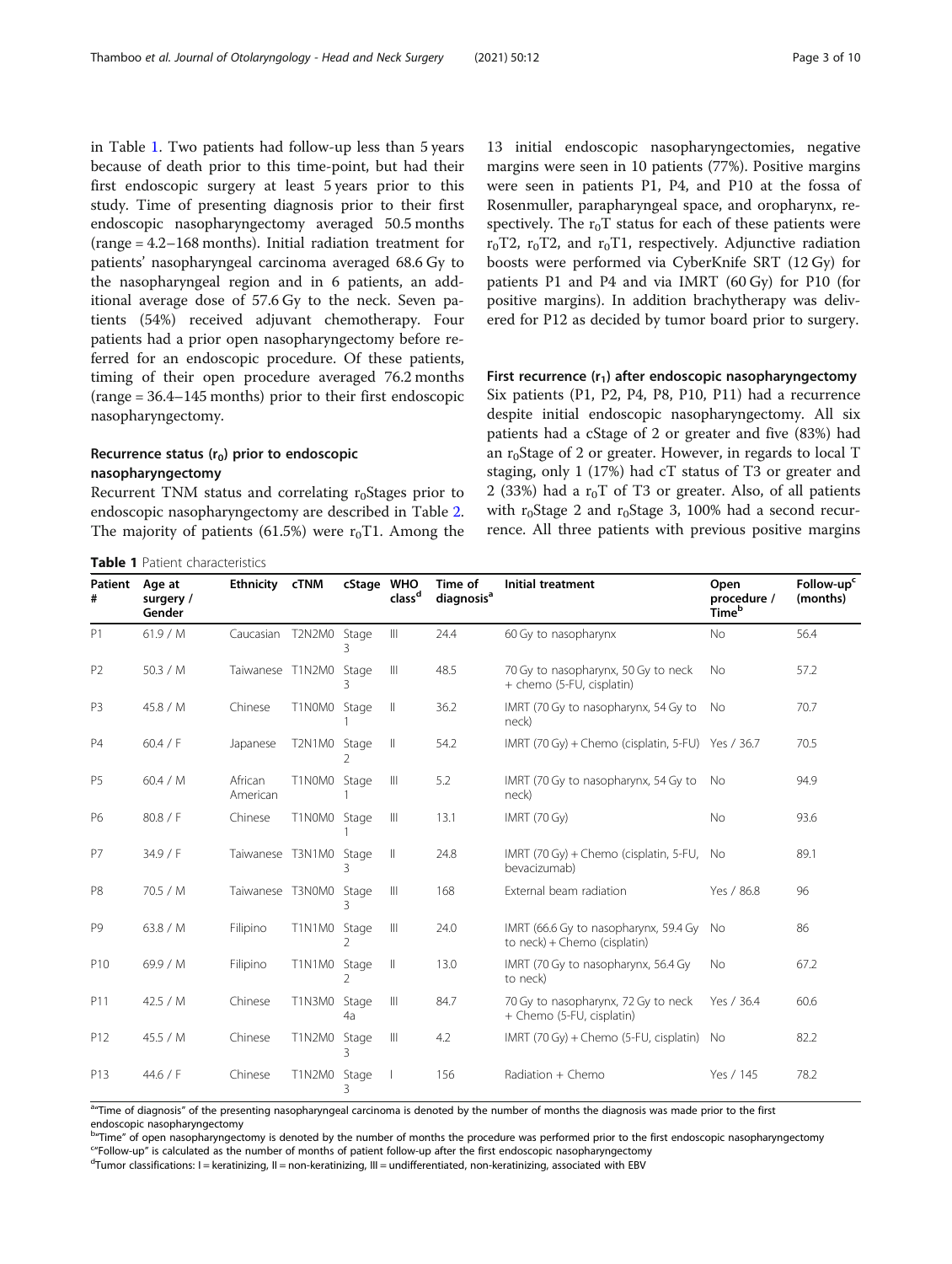| Patient<br>#    | $r_0$ TNM      |                | r <sub>o</sub> Stage Location of recurrence | <b>Surgical margins</b>     | <b>Adjuvant therapy</b>                                        |
|-----------------|----------------|----------------|---------------------------------------------|-----------------------------|----------------------------------------------------------------|
| P1              |                | T2N1M0 Stage 2 | Nasopharynx, parapharyngeal<br>space        | + (fossa of Rosenmuller)    | CyberKnife SRT (12Gy) + Chemo (docetaxel, cisplatin, 5-<br>FU) |
| P <sub>2</sub>  | T1N0M0         | Stage 1        | Nasopharynx                                 |                             | None                                                           |
| P <sub>3</sub>  | T1N0M0 Stage 1 |                | Nasopharynx, nasal cavity                   |                             | None                                                           |
| <b>P4</b>       |                | T2N0M0 Stage 2 | Nasopharynx, parapharyngeal<br>space        | + (parapharyngeal<br>space) | CyberKnife SRT (12Gy)                                          |
| P <sub>5</sub>  | T1N0M0 Stage 1 |                | Nasopharynx                                 |                             | None                                                           |
| P6              | T1N0M0 Stage 1 |                | Nasopharynx, nasal cavity                   |                             | None                                                           |
| P7              | T1N0M0         | Stage 1        | Nasopharynx                                 |                             | None                                                           |
| P <sub>8</sub>  |                | T3N0M0 Stage 3 | Nasopharynx, sphenoid sinus                 |                             | None                                                           |
| P <sub>9</sub>  | T1N0M0 Stage 1 |                | Nasopharynx                                 |                             | None                                                           |
| P10             |                | T1N1M0 Stage 2 | Nasopharynx, oropharynx                     | + (oropharynx)              | IMRT (60 Gy) + Chemo (cetuximab)                               |
| P11             |                | T3N0M0 Stage 3 | Nasopharynx, floor of sphenoid<br>sinus     |                             | None                                                           |
| P12             | T1N0M0 Stage 1 |                | Nasopharynx                                 |                             | Brachytherapy                                                  |
| P <sub>13</sub> | T1N0M0 Stage 1 |                | Nasopharynx                                 |                             | None                                                           |

<span id="page-3-0"></span>Table 2 Recurrence status (r<sub>0</sub>) prior to endoscopic nasopharyngectomy

also had a second recurrence, despite adjuvant radiation therapy.

First recurrence TNM  $(r_1TNM)$  status and correlating  $r_1$ Stage were defined, as seen in Table 3. Four (P1, P2, P8, P11) were managed with a second endoscopic nasopharyngectomy and three had negative margins. P8 had positive margins at the infratemporal fossa and was given a CyberKnife SRT (1.6 Gy) boost to the area of

positive margin. Two patients (P4, P10) had parapharyngeal involvement with extension encasing the carotid arteries and were thus deemed non-surgical and underwent systemic chemotherapy with combinations of docetaxel, cisplatin, or cetuximab. After medical treatment, P4 remains high functioning with stable disease; however, P10 is alive but in comfort care, requiring a tracheosotomy and feeding tube.

| Table 3 First recurrence (r1) after endoscopic nasopharyngectomy |  |  |  |  |  |  |
|------------------------------------------------------------------|--|--|--|--|--|--|
|------------------------------------------------------------------|--|--|--|--|--|--|

| Patient<br>#    | Location of first recurrence                                                               | $r_1$ TNM /<br>Time to<br>$r_1$ Stage<br>second<br>recurrence<br>(months) |              | Subsequent treatment                                                                                        | Surgical<br>margins             | Adjunctive<br>therapy     |
|-----------------|--------------------------------------------------------------------------------------------|---------------------------------------------------------------------------|--------------|-------------------------------------------------------------------------------------------------------------|---------------------------------|---------------------------|
| P <sub>1</sub>  | Nasopharynx, posterior inferior<br>turbinate                                               | T1N0M0<br>/ Stage                                                         | 24.6         | Endoscopic nasopharyngectomy, partial<br>medial maxillectomy                                                |                                 | none                      |
| P <sub>2</sub>  | Fossa of Rossenmuller                                                                      | T1N0M0<br>/ Stage                                                         | 5.6          | Endoscopic nasopharyngectomy                                                                                |                                 | none                      |
| <b>P4</b>       | Parapharyngeal space (carotid<br>extension)                                                | T2N0M0<br>/ Stage<br>2                                                    | 34.5         | Chemo via docetaxel and cisplatin<br>(currently alive with stable disease)                                  | N/A                             | N/A                       |
| P <sub>8</sub>  | Nasopharynx; pterygomaxillary<br>fossa; infratemporal fossa                                | T4N0M0<br>/ Stage<br>4                                                    | 25.2         | Endoscopic nasopharyngectomy,<br>dissection of pterygomaxillary fossa,<br>dissection of infratemporal fossa | $+$<br>(infratemporal<br>fossa) | CyberKnife<br>SRT (1.6Gy) |
| P <sub>10</sub> | Parapharyngeal space (carotid<br>extension), skullbase, bilateral<br>retropharyngeal nodes | T3N2M0<br>/ Stage<br>3                                                    | 14.4         | Chemo via docetaxel and cetuximab<br>(currently alive in comfort care)                                      | N/A                             | N/A                       |
| P11             | Sphenoid sinus; pterygopalatine<br>fossa                                                   | T3N0M0<br>/ Stage<br>3                                                    | $\mathsf{Q}$ | Sphenoidotomy; pterygopalatine fossa<br>dissection                                                          |                                 | None                      |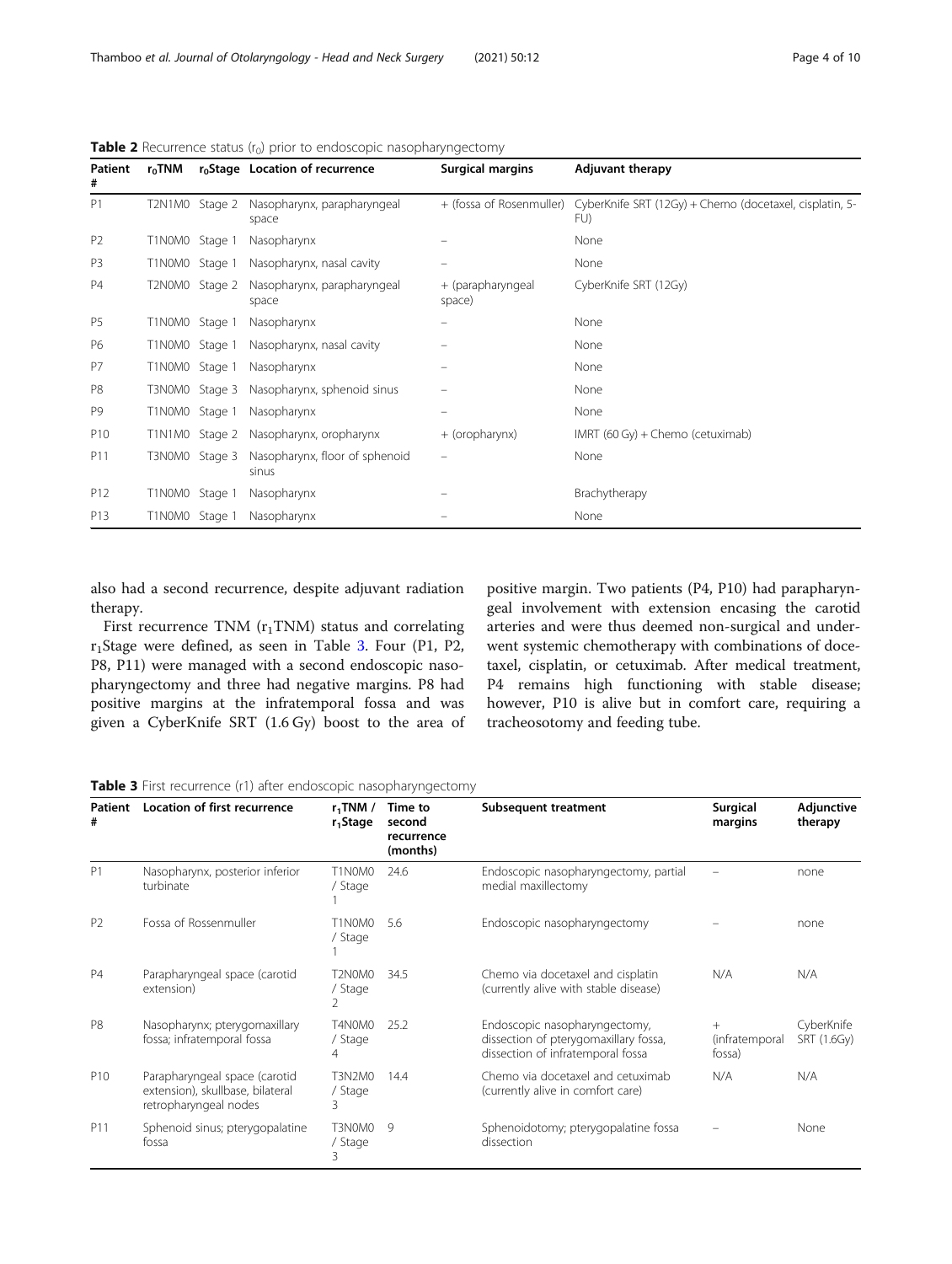# Second recurrence  $(r_2)$  after endoscopic nasopharyngectomy

A second recurrence was seen in all four patients (P1, P2, P8, P11) who underwent a second endoscopic nasopharyngectomy (Table 4). Of the four patients, 75% of them were  $r_0$ Stage 2 or greater, and 50% were  $r_1$ Stage 3 or greater. Their initial presenting stage was cStage 3 or 4. In regards to local T staging, 50% had  $r_0T$  of T3 or greater, and 50% had  $r_1T$  of T3 or greater. These patients also had their TNM status and correlating stage updated for their second recurrence: three patients were  $r<sub>2</sub>Stage 3$  and two were  $r<sub>2</sub>Stage 4$ . P1 had extensive nodal disease and was subsequently treated with systemic chemotherapy. P2 had metastasis to the right tonsil and hard palate, confirmed by biopsy, and subsequently treated with systemic chemotherapy. Shortly after, P2 had further disease progression with intracranial extension and was given palliative chemotherapy. P8 had recurrence extending into the dura and received palliative chemotherapy. P11 had isolated left sphenoid sinus recurrence and was treated with a limited endoscopic nasopharyngectomy and left sphenoidotomy with negative margins. However, shortly after, P11 had metastasis to the lungs and received palliative chemotherapy.

## Local control, disease free and overall survival rates

Local control of tumor was achieved in eight patients (P3, P5, P6, P7, P9, P11, P12, P13) after their first endoscopic nasopharyngectomy to their latest follow-up for a 5-year local control rate of 61.5% (Fig. [1\)](#page-5-0). Seven of these patients remain disease-free for a 5-year disease free rate of 53.9%. Although one patient (P11) achieved local control of tumor, he developed distant metastases to the lungs. Of the disease-free cohort, 3 were cStage 1 (43%), 1 was cStage 2 (14%), and 3 were cStage 3 (43%). In regards to their  $r_0$ Stage, all 7 were  $r_0$ Stage 1 (100%).

In addition to the seven patients described above, six patients had disease (P1, P2, P4, P8, P10, P11) of which a total of three patients (P1, P2, P11) died due to disease progression (Fig. [2\)](#page-5-0). Two of these patients (P1, P2) died 4.7 years after their initial endoscopic nasopharyngectomy. P11 died 5.6 years after their initial endoscopic and thus was not included in the 5-year rate. Of the patients that died, all were cStage 3 or cStage 4. Therefore, for the entire cohort, the 5-year OS was 84.6%.

The 5-year disease free and 5-year OS rates were also analyzed based on whether the stage at initial surgery or at recurrence was early or advanced. For patients with early cStages [\[1](#page-8-0), [2\]](#page-8-0), the disease-free rate was 67% and overall survival rate was 100%. For patients with early  $r_0$ Stages [\[1](#page-8-0), [2](#page-8-0)], the disease-free rate was 64% and overall survival rate was 82%. On the contrary, for advanced cStages [\[3,](#page-8-0) [4](#page-8-0)], the disease-free rate was 43% and the overall survival rate was 71%. For advanced  $r_0$ Stages [[3](#page-8-0), [4\]](#page-8-0), the disease-free rate was 0% and overall survival rate was 50%.

# Complications

There were no additional operative complications experienced by our patients after the 2-year follow-up as previously reported in our original study [[6\]](#page-8-0). All patients had some degree of post-operative crusting that resolved within a month with debridements and saline rinses. The most common side effects were otitis media with effusion (OME) seen in 4 (30.8%) cases. Purulence was seen in three (23.1%) patients, which was adequately treated with antibiotics. Mild epistaxis occurred after one (7.7%) procedure and was controlled with silver nitrate application. There were no major operative complications. The total minor complication rate was 52.6% and the major complication rate was 0.0%.

Among late complications secondary to comprehensive treatment, osteoradionecrosis developed in three (23.1%) patients. One case of ORN involving the external auditory canal occurred in P2, eight months after his second endoscopic nasopharyngectomy. The second case

**Table 4** Second recurrence  $(r_2)$  after endoscopic nasopharyngectomy

| <b>Patient</b><br># | Time to<br>recc.<br>(months) | <b>Location of second</b><br>recurrence                              | Subsequent<br>treatment                                  | $r2$ TNM/<br>r <sub>2</sub> Stage | Surgical<br>margins      | Adjunctive<br>treatment | <b>Disease</b><br>progression | Current<br>status        | Time to<br>death<br>(years) |
|---------------------|------------------------------|----------------------------------------------------------------------|----------------------------------------------------------|-----------------------------------|--------------------------|-------------------------|-------------------------------|--------------------------|-----------------------------|
| P <sub>1</sub>      | 3.6                          | Nasopharynx,<br>retropharyngeal,<br>suboccipital, submental<br>nodes | Chemotherapy                                             | T1N2M0<br>/ Stage<br>3            | N/A                      | N/A                     | N/A                           | Dead                     | 4.7                         |
| P <sub>2</sub>      | 5.7                          | Nasopharynx, tonsil, hard<br>palate                                  | Endoscopic<br>nasopharynx biopsy,<br>right tonsillectomy | T4N0M1<br>/ Stage<br>4            | $+$                      | Chemotherapy            | Intracranial<br>spread        | Dead                     | 4.7                         |
| P <sub>8</sub>      | 33.6                         | Nasopharynx w/ extension<br>into dura                                | Palliative<br>chemotherapy                               | T4N0M0<br>/ Stage<br>4            | N/A                      | N/A                     | N/A                           | Alive<br>with<br>disease | N/A                         |
| P11                 | 16.3                         | Sphenoid sinus                                                       | Endoscopic<br>nasopharyngectomy,<br>sphenoidotomy        | T3N0M0<br>/ Stage<br>3            | $\overline{\phantom{m}}$ | None                    | Metastasis<br>to lungs        | Dead                     | 5.6                         |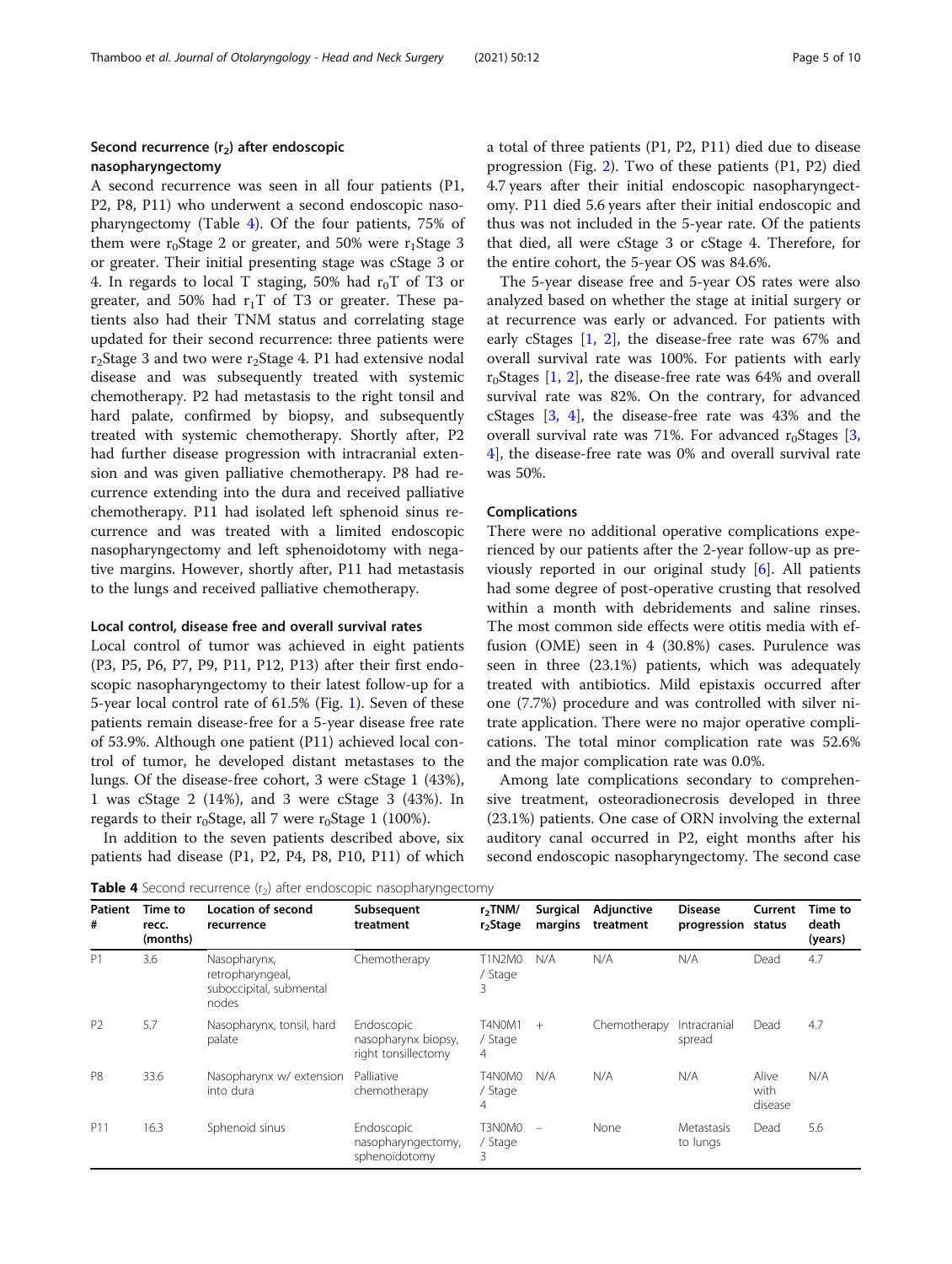<span id="page-5-0"></span>

of ORN involving the posterior inferior turbinate occurred in P5, 7 months after his initial endoscopic procedure. The third case of ORN involving the skull base and sphenoid sinus occurred in P11, one year after his third endoscopic procedure. All cases were managed with saline irrigations, routine debridement, and antibiotics if secondary infection developed. One new case of trismus (7.7%) developed in P11. Temporal lobe necrosis occurred in P2 (7.7%), although no cognitive deficits were seen. Carotid rupture occurred secondary to

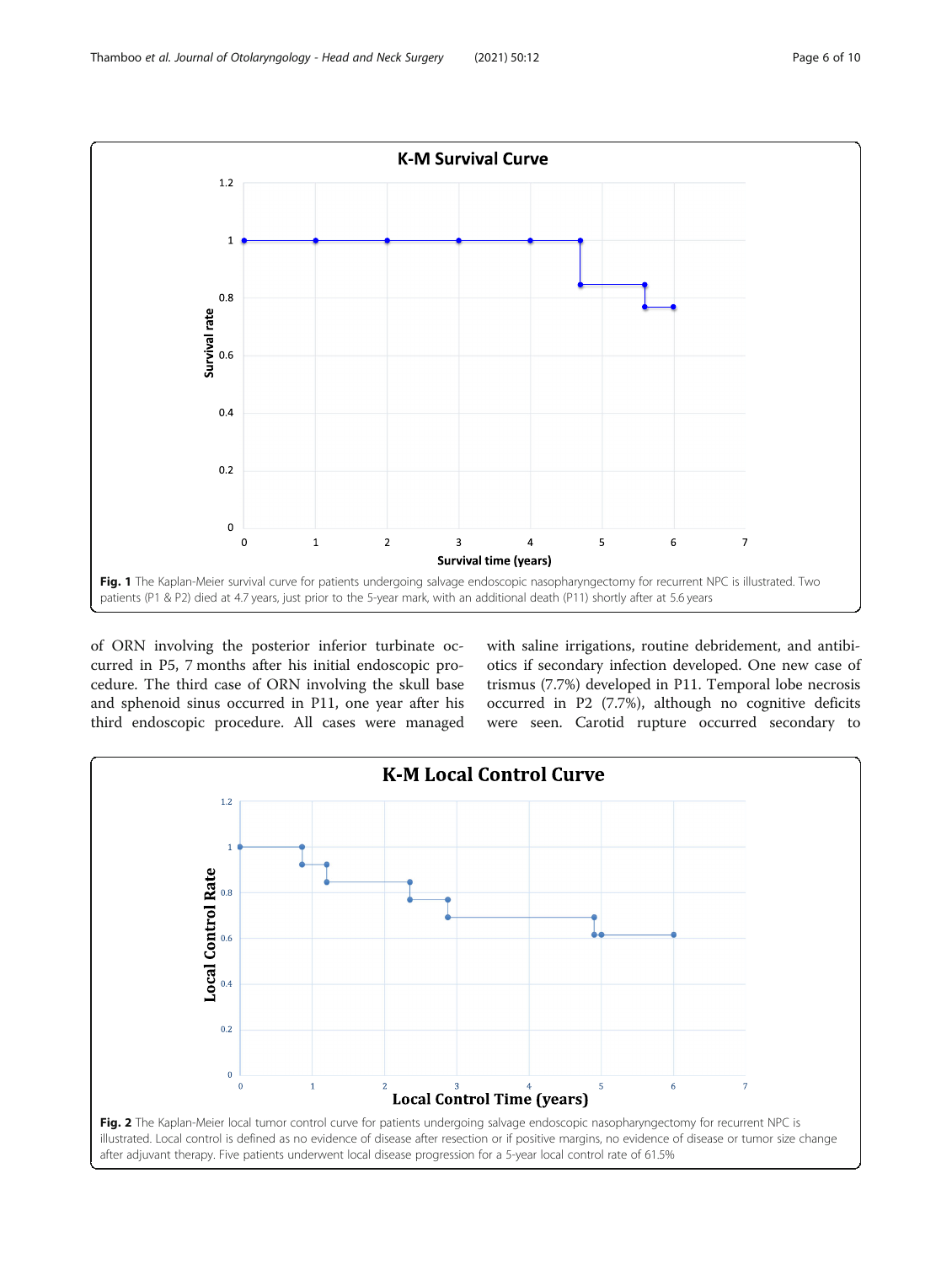progressive skull base ORN in P11. Other than P2, P5, and P11, all other patients experienced no late complications. The total late complication rate was thus 23.1%.

# **Discussion**

In the last decade with further familiarity and advancement of endoscopic techniques, the endoscopic nasopharyngectomy has been increasingly utilized for local recurrences of NPC, providing potentially fewer complications compared to open surgery or reirradiation. However, this endoscopic approach is still relatively new with limited information and experience in North America [[14\]](#page-8-0). Due to the location of our institution on the west coast of North America, the majority of patients seen at our center are first- or second-generation immigrants from Asia. Though the majority of current studies regarding endoscopic nasopharyngectomy report favorable 2-year OS rates, no studies from North America report on 5-year OS in order to properly establish this approach.

Endoscopic nasopharyngectomy shows favorable 5 year overall survival rates. The previous study on 5-year outcomes reports a 78% OS, and we report an 84.6% 5 year OS. Similarly, our surgical cohort contained patients primarily with rT1–2 staged rNPC, with 61.5% being rT1. We did have two patients with rT3 but they were staged higher because of sphenoid sinus involvement. Comparing these findings to those for similarly staged rT1–2 tumors treated by IMRT (mean 5-year  $OS = 71\%$ , range = 58–80%  $[15-17]$  $[15-17]$  $[15-17]$  and open surgical techniques (mean 5-year  $OS = 56\%$ , range = 47–65%  $[1,$  $[1,$  $[1,$ [2\]](#page-8-0)) may suggest that patients with low rT staged rNPC treated by endoscopic nasopharyngectomy have comparable 5-year OS to reirradiation with IMRT and open procedures [\[18](#page-9-0), [19\]](#page-9-0). However, it is important to acknowledge that inherent selection bias exists in selecting patients for an open versus endoscopic nasopharyngectomy that may not be reflected in the rT staging alone. In addition, a study by You et al. [\[20\]](#page-9-0), performed a case-control study to determine if endoscopic nasopharyngectomy was beneficial compared to IMRT in patients with similarly staged rNPC. The study by You et al. showed that endoscopic nasopharyngectomy is more effective in maximizing survival and quality of life benefits while minimizing treatment related complications and medical costs compared to IMRT. Given this, and the survival outcomes demonstrated by this study, appropriately chosen rT1-T2 staged rNPC should be considered for endoscopic surgical dissection versus reirradiation. Patients with rT3 staged rNPC due to sphenoid sinus involvement may also be feasibly treated with an endoscopic approach, however more data is required to assess how these patients do in the long-term.

Historically, the American Joint Committee on Cancer (AJCC) rTNM staging system has been used to guide both treatment and prognosis with rT1–2 tumors often treated surgically and rT3–4 tumors treated with chemoradiation. However, it is becoming evident that the staging system does not encompass the evolving surgical techniques of our current generation. You et al. suggested a revised non-validated TNM staging system for rNPC based on surgical resectability that may better stratify patients as surgical versus IMRT candidates [\[21](#page-9-0)]. They proposed some rT3 cancers with current surgical technique and tools can be managed surgically. Ultimately, the resectability of a tumor should drive management, which is imperfectly defined by the TNM staging system. While previously only open nasopharyngectomies could allow access to areas such as the orbit (T4) and masticator space (T4), the endoscope can also reach certain T3 and T4 tumors, such as those with extension into the sphenoid sinus, the infratemporal fossa, and the orbit. Thus, T staging alone also does not dictate when an open versus endoscopic approach would be appropriate. In cases where the endoscope can achieve the same gross total resection as open, we advocate that oncological teams consider the endoscopic approach, in lieu of open approaches, which may be associated with morbidities such as cosmetic scars, palatal defect, nasal regurgitation, and trismus [[1\]](#page-8-0). In our endoscopic case-series, we found no major perioperative complications and only minimal, transient complications such as crusting and OME. Other groups reporting on endoscopic nasopharyngectomy also report similar findings [\[5](#page-8-0), [8](#page-8-0), [22](#page-9-0), [23\]](#page-9-0).

TNM staging has also been used to help guide patient prognosis, and historically the presenting tumor stage has best predicted overall survival for head and neck cancers. In our study, a total of two patients with cStage 3 died due to disease progression before 5-year followup and one patient with cStage 4 succumbed to his disease just after the 5-year mark. For patients with presenting early (cStages  $1-2$ ), the disease-free rate was 67% and overall survival rate was 100%, whereas advanced cStages [\[3](#page-8-0), [4\]](#page-8-0), the disease-free rate was 43% and the overall survival rate was 57%. However, it is important to note, four other patients with cStage 3 did well over their 5-year surveillance without evidence of disease suggesting that advanced cStages did not necessarily predict increased mortality. As for the rStage, the three patients that died presented with varying stages,  $r_0$ Stage 2,  $r_0$ Stage 1 and  $r_0$ Stage 3 respectively, and it is also difficult to conclude from this data whether the rStage plays a significant predictive role in patients' overall survival. However, in regards to disease status,  $r_0$ Stage may be more predictive than cStage. Of patients with known disease at 5-year follow up, 83% were  $r_0$ Stage 2 or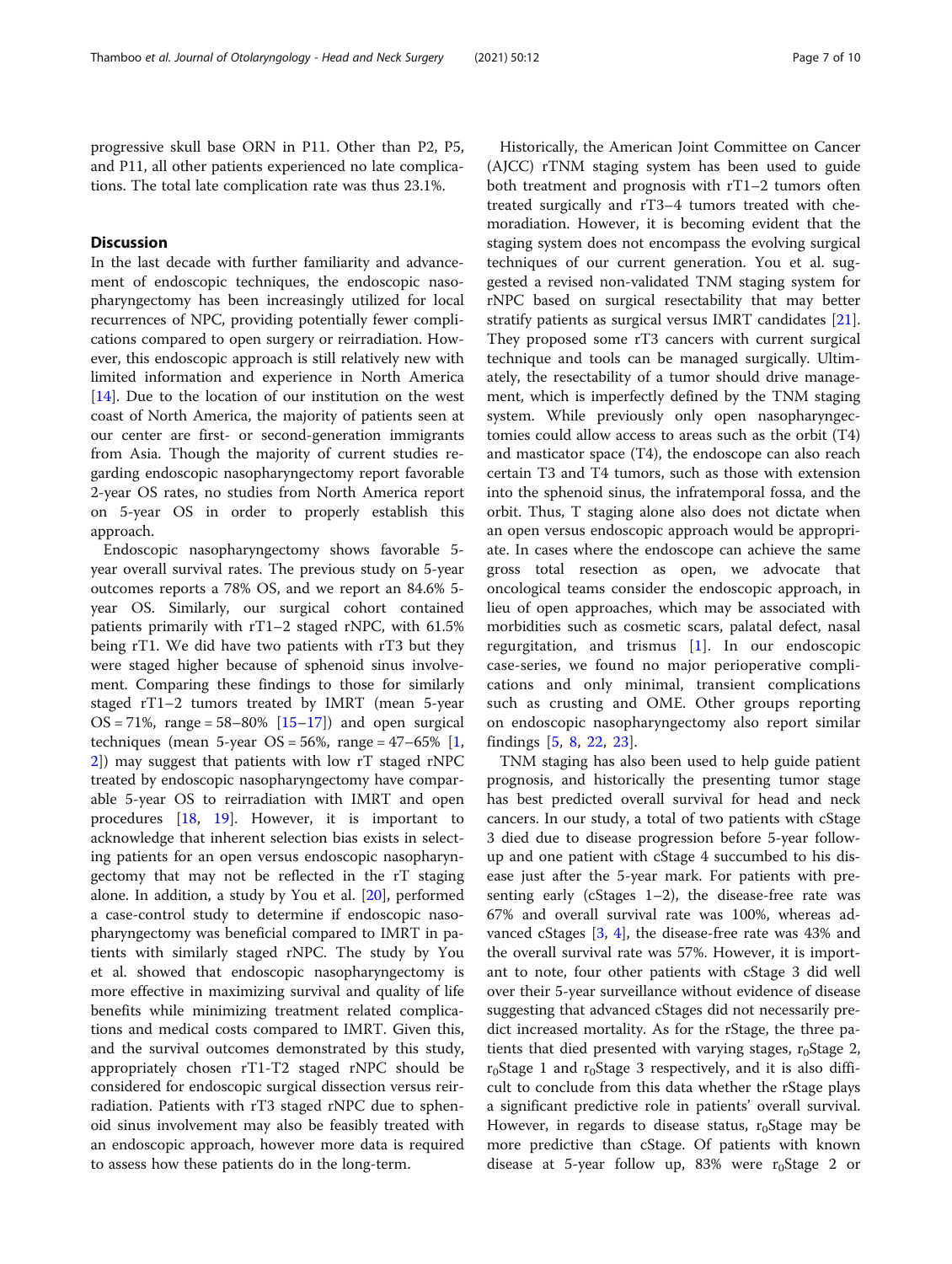greater and of patients that were disease free, 100% were  $r_0$ Stage 1.

Ultimately, it is important to acknowledge that the presenting or recurrent staging may not be the only important prognostic factors. Histological subtypes are independent prognostic factors, with non-keratinizing tumors having improved outcomes compared to keratinzing tumors [[24,](#page-9-0) [25](#page-9-0)]. EBV positivity, which is associated with non-keratinizing carcinomas, is also associated with improved OS [\[26](#page-9-0)]. These findings may be due to the fact that non-keratinizing tumors are more radiosensitive than keratinizing types [[27](#page-9-0)]. Consequently, our study did not include histologic subtypes, and it is difficult to conclude if this factor played a prognostic role in the outcomes of our salvage nasopharyngectomies.

This study also shows that among those who recur following salvage endoscopic nasopharyngectomy, local and regional control can still be achieved if patients receive close endoscopic surveillance with prompt initiation of re-resection or adjuvant therapies for recurrence. In our series, patients underwent endoscopic surveillance every 1 to 2 months in the first 2 years after initial radiation therapy and then every 3 to 6 months thereafter. Patients also had yearly PET-CT or MRI scans to assess for occult local recurrences and distant metastasis with a very low threshold to biopsy suspicious lesions. In our cohort, subsequent endoscopic

nasopharyngectomies were offered for patients with recurrent, local disease in which complete surgical resection was both safe and possible. Of the 6 recurrences seen, 4 were deemed safely resectable and negative margins were achieved in 3 of 4 (75%) cases. Despite the high rate of negative margins in these recurrent cases and adjuvant chemo-radiation therapies, all 4 patients experienced disease progression with death in 3 cases, likely representing a more aggressive, treatment resistant tumor nature. Although these repeat resections did not prevent ultimate mortality in these patients, two died just prior to 5 years (both at 4.7 years) and one died after 5 years of follow-up. This finding may suggest value in repeat operations by helping limit local disease progression and thus extending overall survival. Close surveillance plus prompt management with a combination of surgery, radiation, or chemotherapy can allow for satisfactory 5-year local control of disease (61.5%) and overall survival rates  $(84.6\%)$  (Figs. [1,](#page-5-0) [2](#page-5-0) and 3).

As this study includes the same patient cohort as our previous publication on 2-year outcomes after endoscopic nasopharyngectomy, we were also able to discern longer-term trends in disease progression not reflected in the 2-year study alone. Our cohort suggests that patients without recurrence in the first 2 years after endoscopic nasopharyngectomy are more likely to remain disease free at 5 years. Patients who recur within 2 years

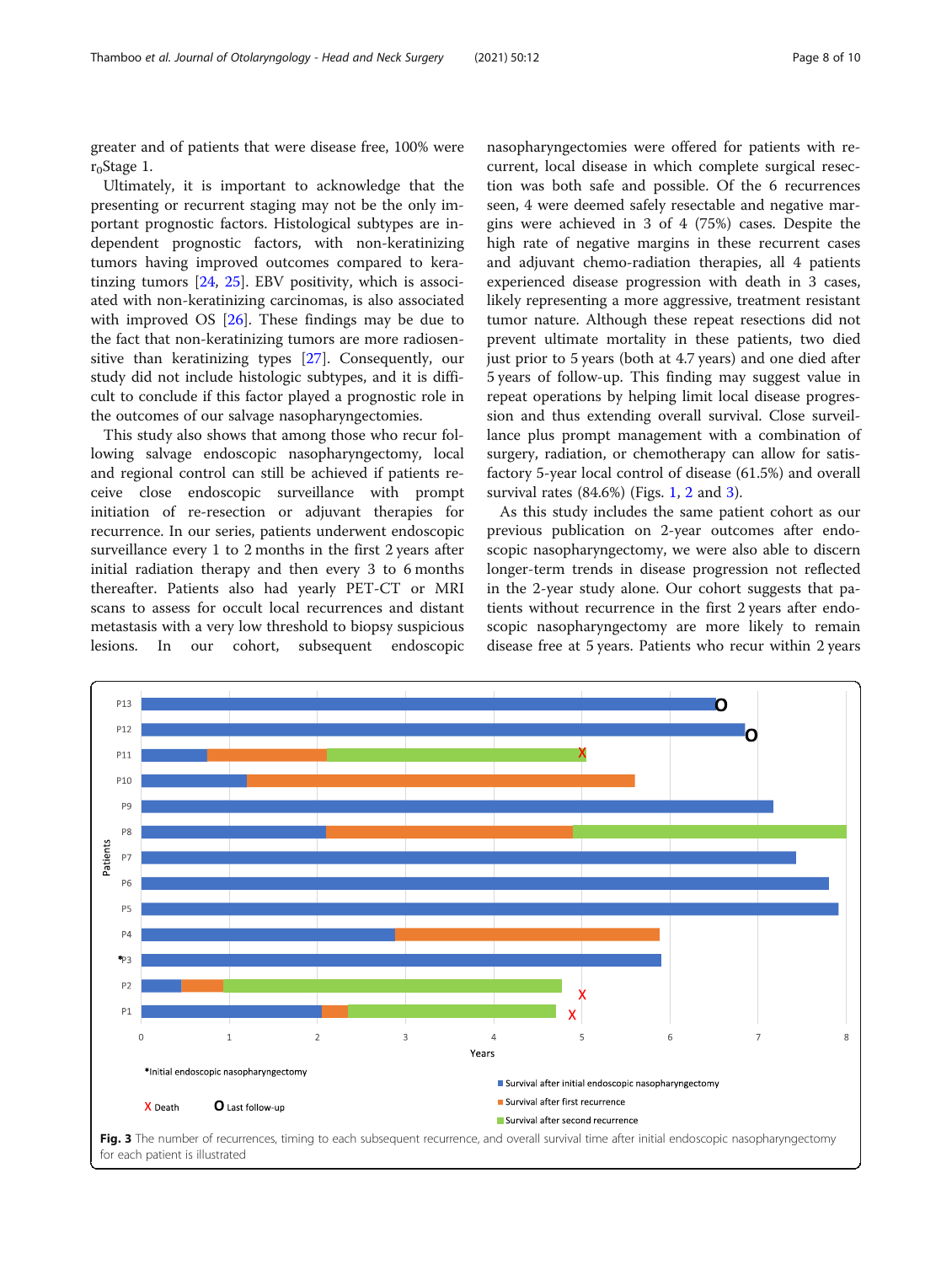<span id="page-8-0"></span>despite negative margins at initial endoscopic nasopharyngectomy are more likely to continue to recur again despite re-resection, with disease progression and/or death by 5 years. Patients with positive margins at initial surgery (associated with higher  $r_0T$  stages) are likely to experience disease progression and/or death over 5 years despite adjuvant chemoradiation.

It is important to acknowledge some limitations of our study. First, our study design is a retrospective case series and direct comparison to other surgical techniques or reirradiation was not assessed. Additionally, the disease characteristics of our cohort were heterogeneous. Some had open surgery prior to receiving their endoscopic nasopharyngectomy, while others had chemoradiation only; furthermore, presenting and recurrent tumor stages for each patient, as well as pathologic classifications were variable. However, despite these limitations, this study achieves its goal by adding to the much lacking literature on 5-year outcomes of endoscopic nasopharyngectomy.

# Conclusions

Endoscopic nasopharyngectomy shows an excellent 5 year overall survival rate of 84.6% for rT1 and rT2 cases of rNPC with a favorable complication rate. Lower rStages were associated with a higher disease-free rate, and early cStages were associated with improved overall prognosis. Patients who are candidates for endoscopic nasopharyngectomy have by nature a more treatmentresistant tumor that may recur multiple times within the first 5 years after surgery. Nevertheless, close surveillance and identification/resection of recurrences at an early stage can be associated with favorable long-term control of tumor.

#### Acknowledgements

All contributors of this manuscript are named co-authors. No other acknowledgements are applicable.

#### Conflict of interest

The authors declare no conflicts of interest relevant to this report.

#### Financial disclosures

The authors have not received any funding sources for this study.

#### Authors' contributions

No editoral services were used for this manuscript. Author Dr. Patel contributed by concept of design, collection and analysis of data, preservation of original data, and preparation of manuscript. Author Dr. Thamboo contributed by concept of idea, concept of study design, review of data, analysis of data, editions of manuscript. Author Dr. Hwang contributed by concept of idea, concept of study design, review of data, analysis of data, editions of manuscript. The authors read and approved the final manuscript.

## Funding

The authors declare no funding resources were utilized for this current study.

#### Availability of data and materials

The datasets during and/or analysed during the current study available from the corresponding author on reasonable request.

#### Ethics approval and consent to participate Not applicable.

#### Consent for publication Not applicable.

#### Competing interests

The authors declare that they have no competing interests.

#### Author details

<sup>1</sup> Division of Rhinology, Department of Otolaryngology - Head and Neck Surgery, Stanford University School of Medicine, Palo Alto, CA, USA. 2 Department of Otolaryngology – Head and Neck Surgery, University of British Columbia, Vancouver, British Columbia, Canada. <sup>3</sup>Department of Head and Neck Surgery, University of California of Los Angeles, Los Angeles, CA, USA. <sup>4</sup> Department of Otolaryngology–Head and Neck Surgery, Stanford University School of Medicine, 801 Welch Road, Stanford, CA 94305, USA.

# Received: 26 March 2020 Accepted: 23 November 2020 Published online: 17 February 2021

#### References

- 1. King WW, Ku PK, Mok CO, Teo PM. Nasopharyngectomy in the treatment of recurrent nasopharyngeal carcinoma: a twelve-year experience. Head Neck. 2000;22(3):215–22.
- 2. Fee WE Jr, Moir MS, Choi EC, Goffinet D. Nasopharyngectomy for recurrent nasopharyngeal cancer: a 2- to 17-year follow-up. Arch Otolaryngol Head Neck Surg. 2002;128(3):280–4.
- 3. Hsu MM, Hong RL, Ting LL, Ko JY, Sheen TS, Lou PJ. Factors affecting the overall survival after salvage surgery in patients with recurrent nasopharyngeal carcinoma at the primary site: experience with 60 cases. Arch Otolaryngol Head Neck Surg. 2001;127(7):798–802.
- 4. Vlantis AC, Chan HS, Tong MC, Yu BK, Kam MK, van Hasselt CA. Surgical salvage nasopharyngectomy for recurrent nasopharyngeal carcinoma: a multivariate analysis of prognostic factors. Head Neck. 2011;33(8):1126–31.
- Vlantis AC, Lee DL, Wong EW, Chow SM, Ng SK, Chan JY. Endoscopic nasopharyngectomy in recurrent nasopharyngeal carcinoma: a case series, literature review, and pooled analysis. Int Forum Allergy Rhinol. 2017;7(4): 425–32.
- 6. Ho AS, Kaplan MJ, Fee WE Jr, Yao M, Sunwoo JB, Hwang PH. Targeted endoscopic salvage nasopharyngectomy for recurrent nasopharyngeal carcinoma. Int Forum Allergy Rhinol. 2012;2(2):166–73.
- Ko JY, Wang CP, Ting LL, Yang TL, Tan CT. Endoscopic nasopharyngectomy with potassium-titanyl-phosphate (KTP) laser for early locally recurrent nasopharyngeal carcinoma. Head Neck. 2009;31(10):1309–15.
- 8. Chen MY, Wen WP, Guo X, et al. Endoscopic nasopharyngectomy for locally recurrent nasopharyngeal carcinoma. Laryngoscope. 2009;119(3):516–22.
- 9. Emanuelli E, Albu S, Cazzador D, Pedruzzi B, Babighian G, Martini A. Endoscopic surgery for recurrent undifferentiated nasopharyngeal carcinoma. J Craniofac Surg. 2014;25(3):1003–8.
- 10. Hsu NI, Shen PH, Chao SS, Ong YK, Li CS. En bloc resection concept for endoscopic endonasal nasopharyngectomy: surgical anatomy and outcome. Chin Med J. 2014;127(16):2934–9.
- 11. Zou X, Han F, Ma WJ, et al. Salvage endoscopic nasopharyngectomy and intensity-modulated radiotherapy versus conventional radiotherapy in treating locally recurrent nasopharyngeal carcinoma. Head Neck. 2015;37(8): 1108–15.
- 12. Wong EHC, Liew YT, Loong SP, Prepageran N. Five-year survival data on the role of endoscopic Endonasal Nasopharyngectomy in advanced recurrent rT3 and rT4 nasopharyngeal carcinoma. Ann Otol Rhinol Laryngol. 2020; 129(3):287–93.
- 13. Lowe HJ, Ferris TA, Hernandez PM, Weber SC. STRIDE--an integrated standards-based translational research informatics platform. AMIA Ann Symp Proc. 2009;2009:391–5.
- 14. Niedobitek G. Epstein-Barr virus infection in the pathogenesis of nasopharyngeal carcinoma. Mol Pathol. 2000;53(5):248–54.